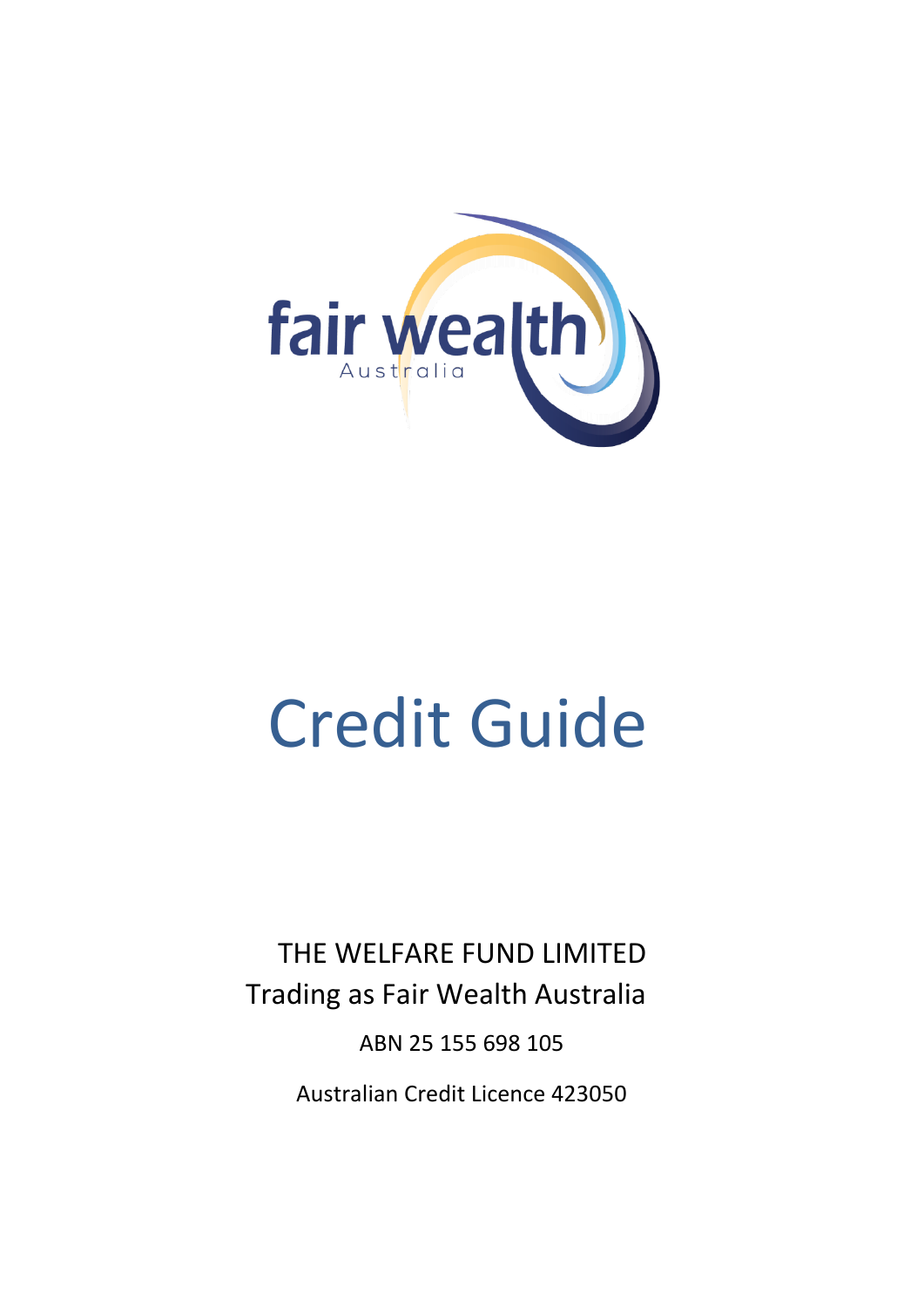### About this Credit Guide

As a licensed credit provider, we are required to give you a credit guide as soon as practicable after it becomes apparent to us that you will enter into a credit contract with us.

The guide includes information about us, our responsible lending obligations, and our dispute resolution process.

## Suitability Assessment

Under the National Consumer Credit Protection Act, we must not enter into a credit contract with you or increase the credit limit of a credit contract with you, if the contract is unsuitable for you.

The contract will be unsuitable for you if, at the time the contract is entered into or the credit limit is increased, it is likely that:

- you will be unable to comply with your financial obligations under the contract, or could only comply with substantial hardship; or
- the contract will not meet your requirements or objectives.

We must make an assessment whether the contract will be unsuitable for you before entering into a credit contract with you or increasing the limit of an existing credit contract.

You can request a copy of our assessment. We must give you a copy (at no charge to you):

- before entering the credit contract or before the credit limit is increased, if you make the request before then;
- within 7 business days, if your request is made within 2 years of entering into the contract or the credit limit increase, and
- otherwise, within 21 business days.

We do not need to give you a copy of the assessment if:

• your request is made more than 7 years after entering into the contract or the credit limit increase; or  $\Box$ the credit contract is not entered into or the credit limit is not increased.

#### Remuneration

You can obtain information from us on how fees and charges payable by you are worked out as well as a reasonable estimate of the commission likely to be received, directly or indirectly, by us and how the commission is calculated.

#### Dispute Resolution

We offer members both an internal and an external dispute resolution process that are readily accessible and free.

# When Does a Dispute Arise?

A dispute arises if you make a complaint to us about a product or service requesting recertification and you are not satisfied with the response that you receive.

#### Internal Dispute Resolution

To use our internal dispute resolution procedure you can telephone us or send a letter, email or fax to us detailing the dispute to:

| Name:  | Frank Fontana                                     |
|--------|---------------------------------------------------|
| Mail:  | Suite 42, 1 Macquarie Street, PARRAMATTA NSW 2150 |
| Fax:   | (02) 96331701                                     |
| Email: | Frank@fairwealthaustralia.com                     |
| Phone  | 1300 327747 Or 02 96331724                        |